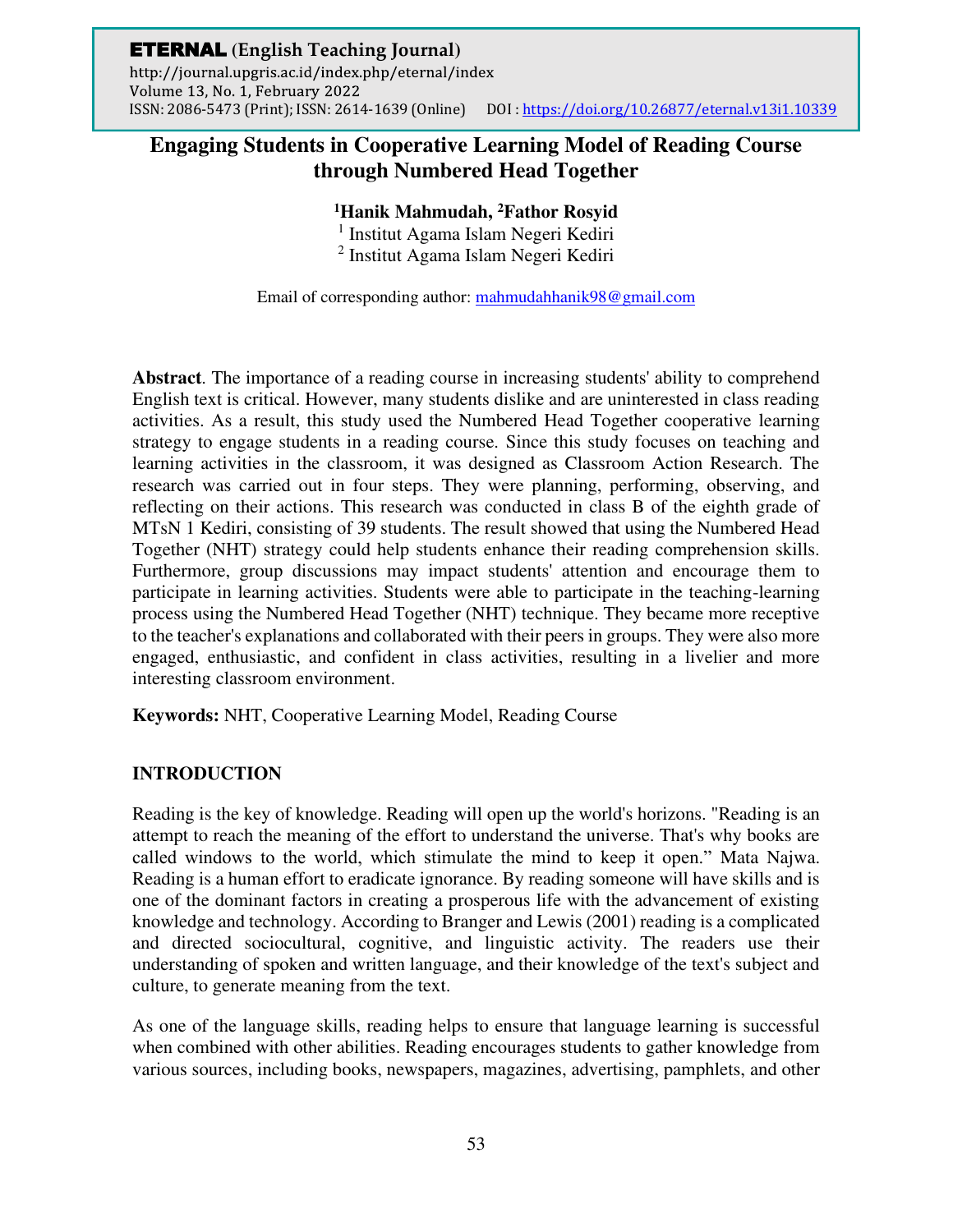printed materials. Reading also puts pressure on students to understand how English is utilized in written and printed forms. Reading is beneficial not just for profession, research, and pleasure, but also for language acquisition, according to Harmer. He further states reading also provides possibilities to learn languages, such as vocabulary, grammar, punctuation, and how we form phrases, paragraphs, and texts.

To achieve good writing skills, good reading skills are needed. Still, unfortunately, the world of education is currently faced with a passive condition, namely a lack of passion for reading in children. However, the love of reading in children is essential because reading can improve a child's academic achievement from an educational point of view. President Joko Widodo in a Limited Meeting via Video Conference on the Strategy to Improve Indonesia's Ranking in the Program for International Student Assessment (PISA), April 3, 2020, at the Merdeka Palace, DKI Jakarta Province, said that the report received the average PISA score in 2018 decreased in the three competency areas with the most significant decline in reading. The reading ability of Indonesian students with a score of 371 is in position 74, mathematics ability with a score of 379 is in position 73, and science ability with a score of 396 is in position 71.

Reading needs more attention, but in reality, many things need to be prepared by the teacher. Although reading is often taught in English lessons, the students' reading test results are still unsatisfactory. It is due to the following problems based on initial observations at MTsN 1 Kediri. First, the teacher's technique is essentially teacher-centered, with the teacher dominating classroom learning. The teacher spends so much time explaining, discussing, and talking that it inhibits student engagement in the learning process. Teachers' approaches are typically traditional, such as the Grammar Translation Method. Teachers that use this method frequently just look at learning in textbooks, having one or two students read the material or the teacher himself read the text, translating word by word or phrase by sentence before asking students to answer questions in the text. Second, the actions of teaching and learning are not living. Teachers decided that while reading comprehension is extremely successful, it cannot be the primary focus of the teaching and learning process (Anita & Susanto, 2017). There is no evident diversity in teaching and learning activities since teachers only see lessons printed in textbooks. Students rarely participate in a variety of engaging activities. Students rarely cooperate because they are frequently involved in competitive and independent tasks, encouraging them to quit when presented with challenging assignments. Third, the reading materials are all derived from textbooks. Teachers seldom bring materials from newspapers, periodicals, or other sources for class lessons. As a result, students regard reading to be a tedious task. The vocabulary of students is limited. This weakness makes it difficult for kids to comprehend English reading text. Furthermore, when asked about their reading habits, the majority of students replied that they do not yet make reading a habit (Nur Affini et al., 2019).

Given the above facts, there is an urgent need to apply strategies or techniques that can help solve this problem. One thing that can be done is to use a cooperative learning model. Cooperative learning is a learning model by giving assignments to more competent students in a small group whose results will be presented to other groups in the class. The group results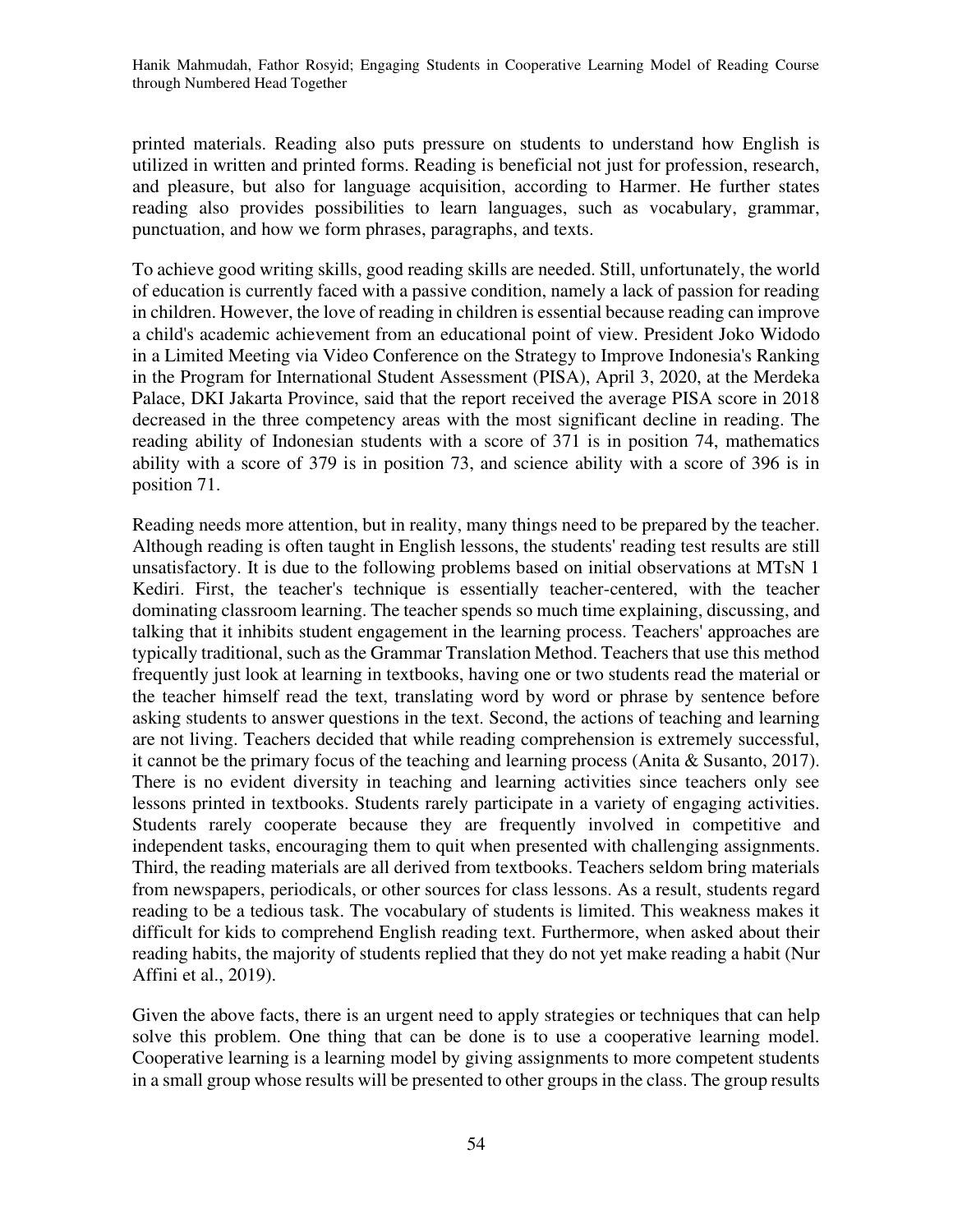are then explored and responded to to an active and dynamic learning process. Kagan (1992), said that cooperative learning is a type of learning in which students cooperate in small groups to complete a task. Education specialists have created several cooperative learning models. Numbered Heads Together (NHT) technique is one of them.

This technique is one of the collaborative techniques designed by Kagan (1986) to involve more students in studying the material covered in the lesson and to check their understanding of the lesson content. Technique NHT cooperative learning also aims to help teachers improve students' competence in reading comprehension. This process consists of four fundamental phases that may be repeated with multiple curriculum materials and used to practically any topic area, grade level, or location in the lesson. (Olsen & Kagan in Yeh, 2004). NHT technique involves dividing the class into small groups and creating heterogeneous study groups with varying students. Students are given numbers to assist them in concentrating on their assignments since the teacher will ask them to provide answers based on the number they have. First, the teacher generally asks questions about the students' text. Then, in response to each of the teacher's text-based questions, students talk together to identify the best solution and ensure that everyone in the group understands it. Next, the teacher dials one of the students' numbers, and the person on the other end of the line reports the outcome of their teamwork. The teacher then asks for responses from other students. The teacher then pointed to a different number. Students, particularly those less intelligent, will know the correct answer since they are given time to discuss answers before replying. Furthermore, because no one knows who will be asked to respond, groups are more likely to ensure that all students are aware of the response.

The NHT technique has several benefits. For starters, it can help students improve their academic performance and can be used in almost any subject. Cooperative learning strategies, such as the Numbered Heads Together methodology, are beneficial in strengthening the four language skills, mastering grammar and vocabulary, and enhancing English competency, according to Lai (in Yeh, 2004). Second, it can enhance student involvement. As a cooperative learning technique, individual accountability is required to engage students with the lesson. Student involvement will increase if individual accountability is present in the learning task. Third, the NHT technique balances student engagement by reducing the dominance of brilliant students. Because students are required to respond to questions, all students, including those who are shy or weak, must participate in delivering responses. Fourth, encourage students to study. The NHT technique can encourage pupils since it creates a competitive environment and is enjoyable for them. Furthermore, students will be motivated due to their teammates' assistance. Students will actively participate in the lesson if they are motivated. Fifth, encourage bright students who know the answers to tutor other team members who don't. Peer tutoring allows for a much more dynamic flow of information than memorizing and completing individual assignments from textbooks (Backwell, 2006).

Research on the use of NHT techniques in learning at the high school level has been proven to improve students' reading skills and motivate them in learning activities resulting from group discussions (Selong, 2019). Students can participate in the teaching and learning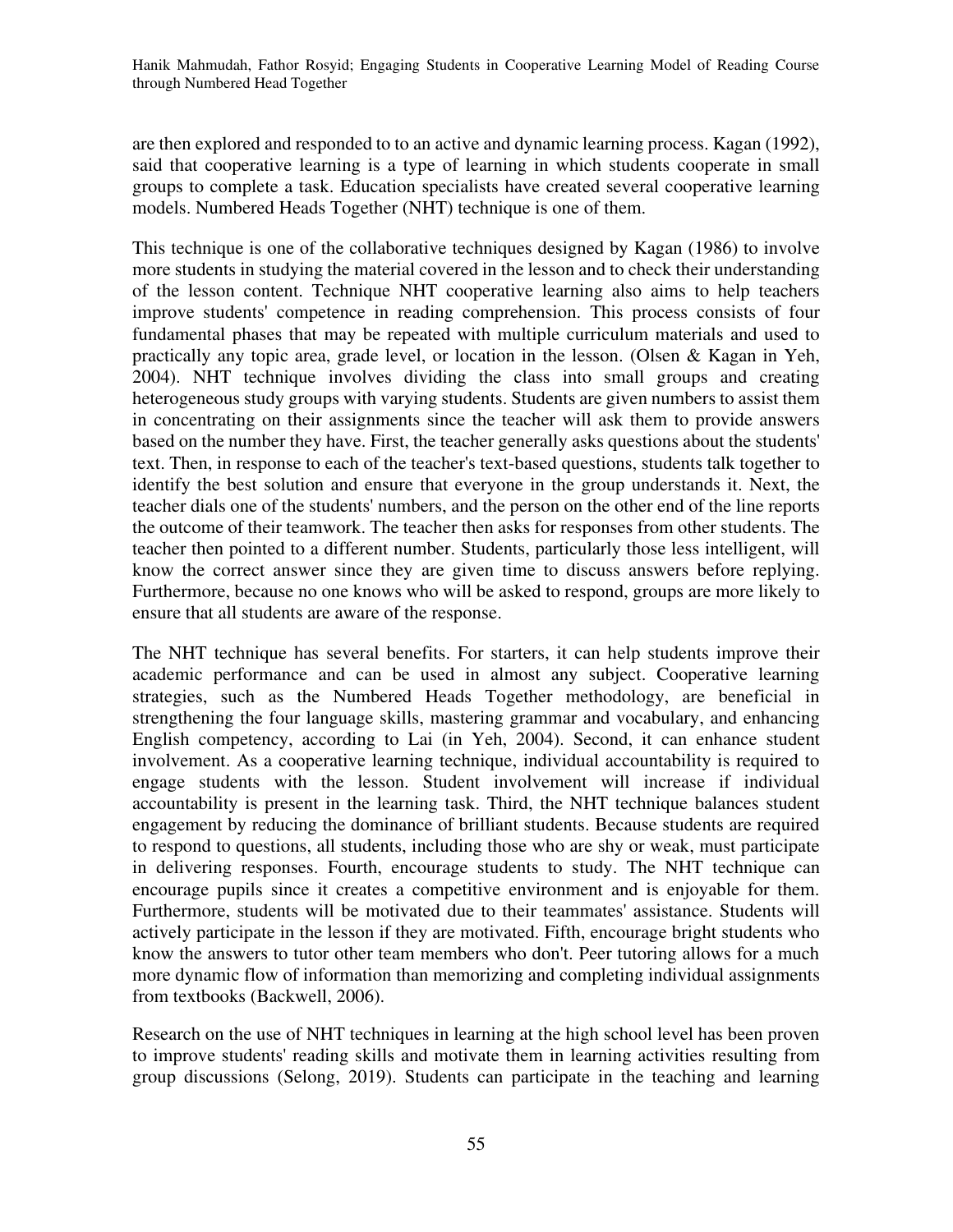process using the Numbered Head Together (NHT) technique. They pay attention to the teacher's explanations and collaborate with their classmates in each group. (Fauzi et al., 2020). Mirawati et al. (2017) found a substantial effect of NHT technique on tenth graders' reading comprehension in their study. Paramita et al. (2017) found that using the NHT technique, students' reading ability improved and were more enthusiastic about studying. Caturheny et al. (2019) conducted a similar study. They found a significant difference in reading comprehension between students who were taught using the NHT approach and students who were taught using Predictive Reading strategies.

In addition to the high school level, this NHT technique is also effectively applied in junior high schools. The use of NHT techniques improves students' ability in reading comprehension (Nelly, 2018). The same study was conducted by Puspa et al. (2017), NHT techniques can improve students' understanding of descriptive texts. NHT techniques also can improve students' ability to understand narrative texts (Rayanto, 2017). In addition, Herawati (2019) showed that by using the NHT technique students' ability to understand reading texts can increase and the classroom atmosphere becomes more fun and livelier. Liana (2018) conducted a similar study, intending to determine whether there was a significant difference in students' reading achievement between those who were taught using the NHT technique and those who were not. The results revealed that there was a significant difference in students' reading achievement between those who were taught using the NHT technique and those who were not.

From the description of several studies above, it can be concluded that NHT is a recommended technique. However, further empirical studies are still needed, namely NHT in learning recount texts, because few studies use recount texts. Based on the benefits of cooperative learning using the NHT technique above and previous research studies, the researchers conducted a study on how to involve students in cooperative learning models in reading skills through Numbered Head Together (NHT) in eighth-grade students of MTsN 1 Kediri. This study aims to describe how student involvement through cooperative learning model Numbered Heads Together (NHT) technique in learning to read class VIII MTsN 1 Kediri.

### **METHOD**

Classroom Action Research was used to conduct this study. The Kemmis cycle method is used in this study's classroom action research design, which consists of four steps: planning, action, observation, and reflection. These stages are also organized into a cycle that is carried out in cycles I and II. One meeting is held at the end of each cycle. Each cycle consists of one meeting. This classroom action research was conducted at MTsN 1 Kediri. The research subjects were 39 students from class VIII B, 23 of whom were female and 16 of whom were male. The researcher chose this class for the following reasons: First, the students' ability to comprehend reading texts remained low, and second, the student's lack of enthusiasm to learn to read remained low due to the monotony of the training. To overcome classroom problems in teaching reading, the researcher uses cooperative learning strategies. The cooperative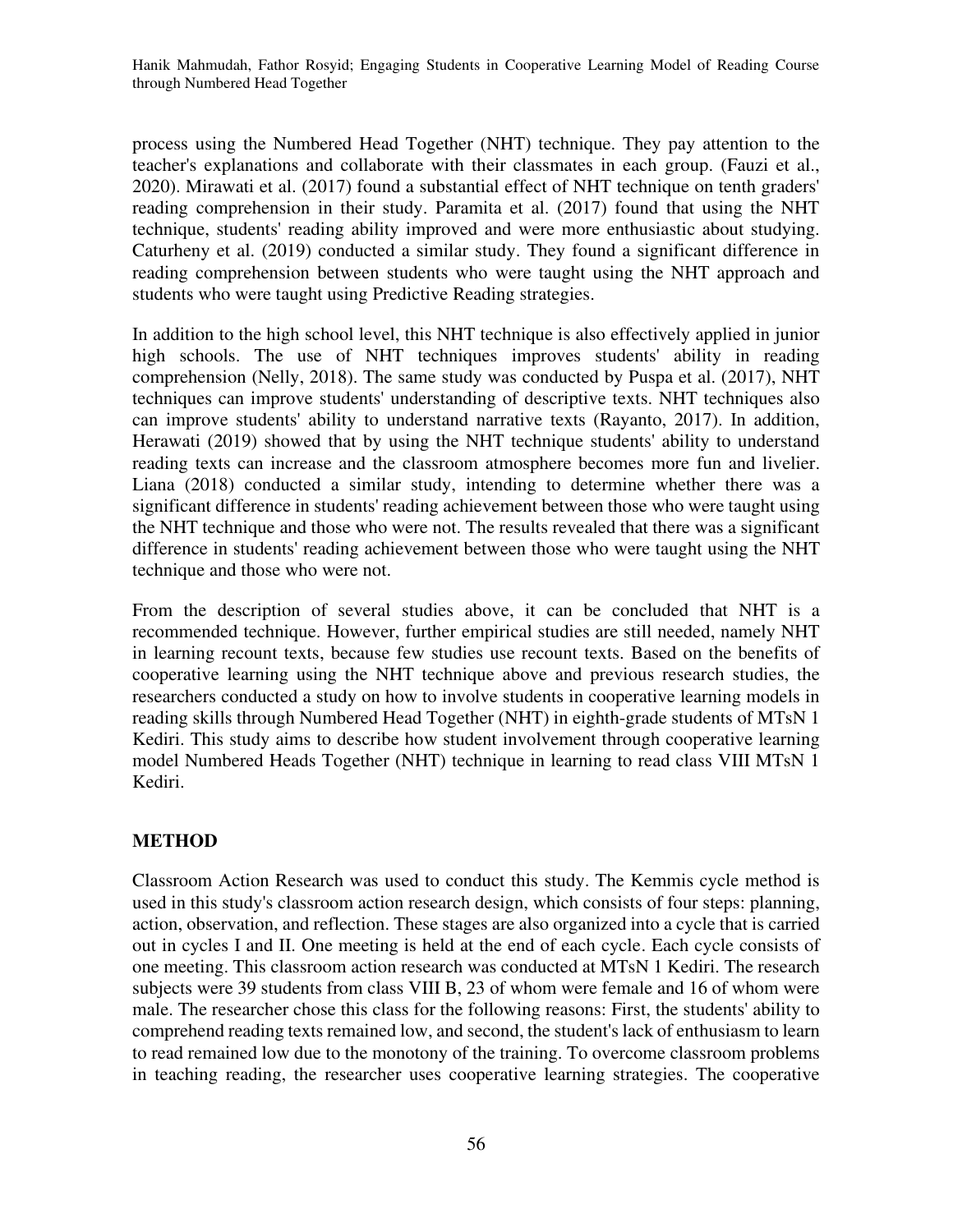learning technique used in this research is the Numbered Heads Together technique. Meanwhile, in conducting research, researchers collaborate with colleagues who are involved from beginning to end in research activities. The researcher acts as a teacher who teaches reading to students, while peers act as observers who observe the implementation of actions in class.

In conducting the research, the researcher took steps which included; a preliminary study conducted to obtain data on students' problems in reading comprehension, planning consisting of preparation of teaching strategies, design of lesson plans, preparation of materials and media, and determination of success criteria. The next step is implementation, observation and the last is reflection.

Research data collection was carried out utilizing observation and quizzes. Observations were made to obtain data on the implementation of the learning process and student activity during the group answer checking session. The quiz is used to collect information on student learning results. The information was then examined both qualitatively and quantitatively. Each cycle's learning process is subjected to qualitative study. WL et al., (2019) identifies that in qualitative research, theory would serve as the foundation for gaining a comprehensive and in-depth understanding of the social context while student learning outcomes are subjected to quantitative analysis.

The researcher determined two success criteria. First, the average quiz score increased by at least 25%. Second, students participate actively during the learning process. Students are considered active if 50% of students are active in discussion activities, 50% raise their hands competitively to answer questions, and 80% have positive responses to NHT techniques applied to the learning process.

The scores for the questions on the quiz are made different, between literal and inferential questions as suggested by Djiwandono (2007). For literal questions, a score of 2 is given to one correct or complete answer, a score of 1 for a correct answer and 0 for a wrong answer. For inferential questions, a score of 3 is given to an answer with a correct or complete idea, a score of 2 for an answer with a partially complete idea, a score of 1 is given to an answer with a few ideas, and a score of 0 is given if the answer is incorrect, an idea that is not right or no answer at all. The action is considered successful if the student's average score is at least 25% higher than the student's initial average score.

The researcher used observation sheets supported by field notes to collect data related to the second criterion. Observations focused on students' competition in raising their hands during the question-and-answer session. Observation sheets are given to peers who observe and mark students who raise their hands, while field notes are used to write things that are not fully covered in the observation sheet.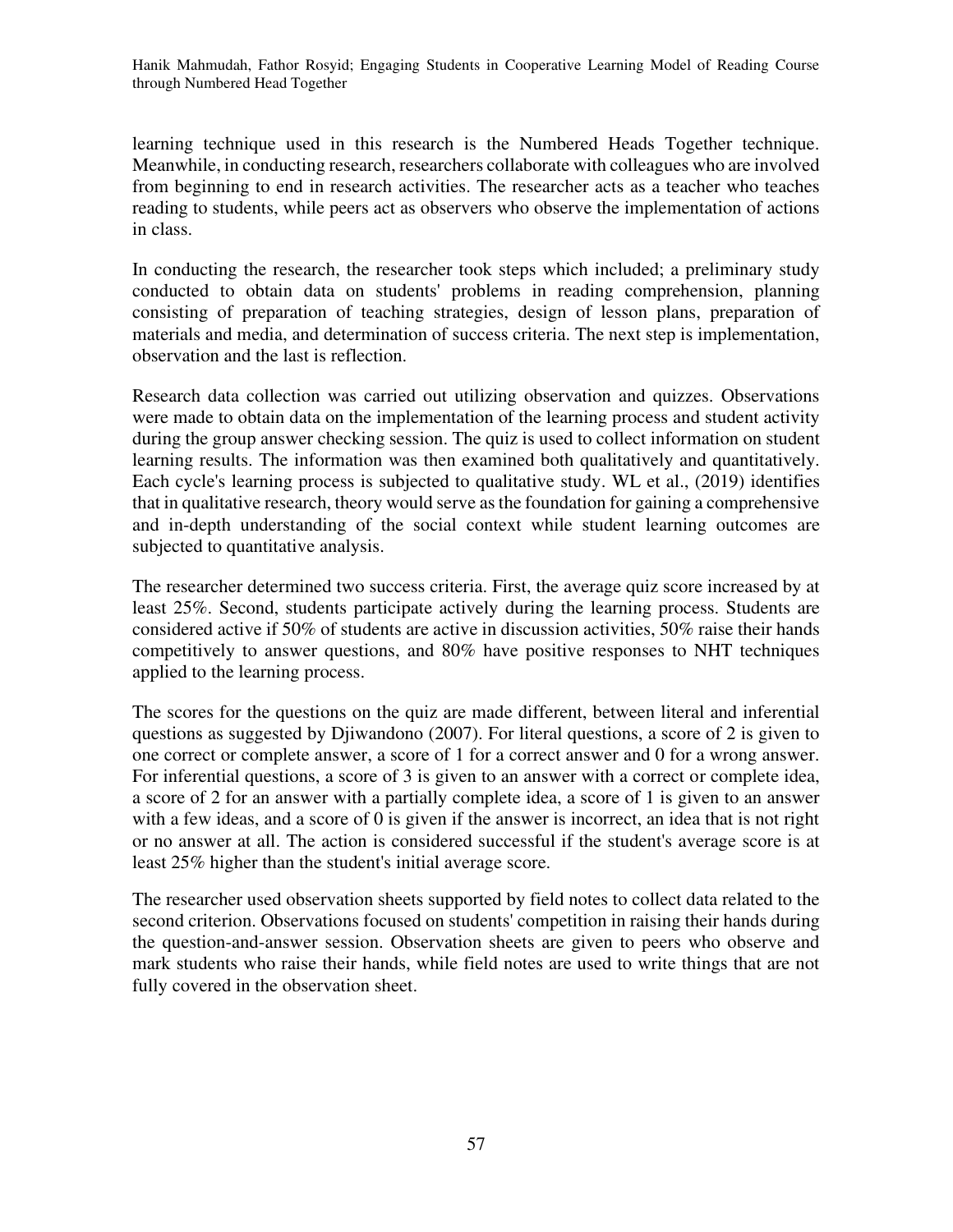## **FINDINGS AND DISCUSSION**

#### *Findings in cycle 1*

Based on the results of the field notes in cycle 1, the learning management carried out by the teacher has been running according to the learning scenario. In the pre-reading activity, the teacher activates the students' prior knowledge by asking questions. The teacher was also very good at showing pictures related to the topics discussed. In addition, the teacher was good at asking things related to pictures. In the whilst-reading phase, the teacher assigned each group to discuss answering questions based on the recount text using the NHT technique. Finally, in the post reading activity, the teacher checked the group's answers by taking the numbered card provided and showing the card to all groups. Then, the teacher checked the students' answers.

However, some activities were still not carried out by the teacher. In the pre-reading activity, the teacher did not explain the learning objectives to the students. In the whilst-reading activity, the teacher did not discuss the meaning of difficult words. The teacher also did not provide an explanation of the NHT technique to students. In addition, teachers were less than optimal in using the blackboard. The teacher did not ask students to conclude the text's topic during post-reading activities. In addition, the teacher did not award prizes to the group with the highest score.

#### *Management of Reading Learning with NHT Techniques*

Based on the recapitulation of observations on the management of reading learning, all aspects observed in pre-reading activities have reached a value above 75%. The average value of all aspects reached 85.42%. In whilst reading activities, one aspect, namely discussing difficult words, got a very low score of 43.75%. It happens because the teacher was less than optimal in discussing difficult words. The average value in this phase reaches 85%.

Three of the six aspects observed received low scores in the post reading activity. The three aspects were asking students to conclude the content of the text which gets a score of 31.25%. The second was closing the meeting which gained 43.75%. The third was to collect the completeness of the discussion which gets 62.50%. Therefore, post reading activities obtained a low average score of 60.42%.

Time management also got a value that is not optimal, namely 62.50%. For teacher enthusiasm, the score obtained is 75%. However, the enthusiasm of the students got a score of 81.25%. The average value of the overall learning management aspect reached 80.68%. It showed that the management of learning had been going well although some aspects need to be improved.

### *Quiz Result of Cycle 1*

According to the quiz results, the average student score increased from the original data to the first quiz. The average value of the initial data was 52.37 and the average value of the first quiz was 54.08. That means an increase of 1.1% from the average value. Despite the improvement, the average score was still below the success criteria, which required an increase of 25% from the student's average score.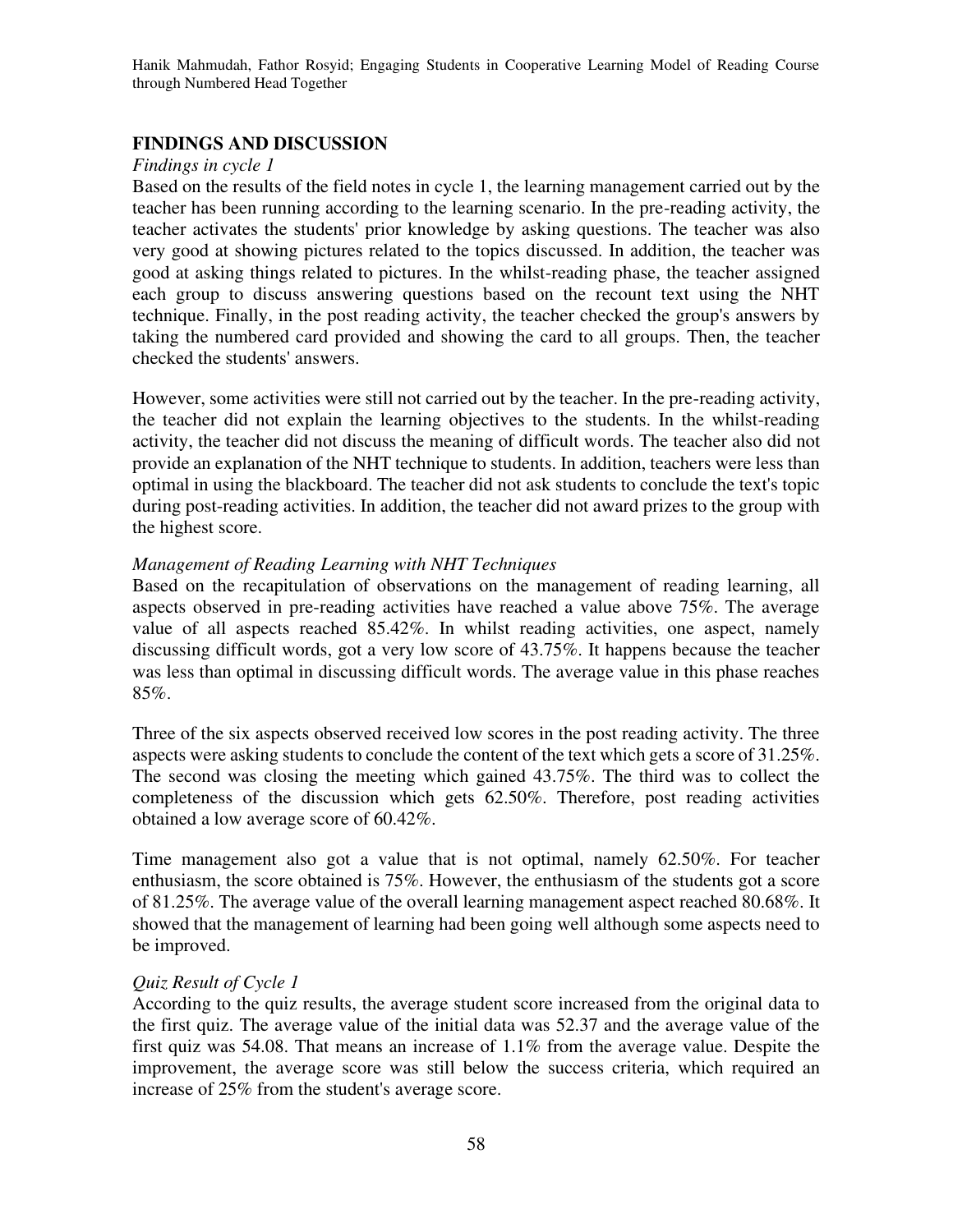#### *Student Motivation in Discussion Activities*

Based on the data recapitulation from the observer's observations on student motivation in the first cycle of discussion activities, the following data were obtained. Of the four aspects observed, namely attention in the teaching and learning process using the Number Heads Together technique 61.70%, students asking 34.40%, student responses to questions 52.70% and cooperation with fellow group members 52.70%. So the total data recapitulation of the observer's observations on student motivation in the first cycle of discussion activities is 50.39



*Figure 1. Student Motivation in Discussion Activities*

### *Student Opinion on NHT Technique*

Based on the recapitulation of the results of the student opinion questionnaire about the NHT technique in cycle 1, there were 39 students out of 39 students (100%) who stated that they were happy with the learning process using the NHT technique. Likewise, when students were asked for their opinions on whether the NHT technique could help them learn to read, there were 39 out of 39 students (100%). Meanwhile, when the researchers asked questions about whether the NHT technique could improve their reading ability, only two students answered no or 94.87% of students answered yes. Likewise, when they were asked whether learning using NHT techniques needed to be continued in reading activities, there were 37 students out of 39 students (94.87%) answered yes. As for the fifth question about whether the NHT technique burdens students in reading activities, only two students answered yes, or 37 students (94.87%) stated that they were not burdensome. Of the five questions asked to students about their responses to the NHT technique, 95% of the students had a positive opinion about the NHT technique.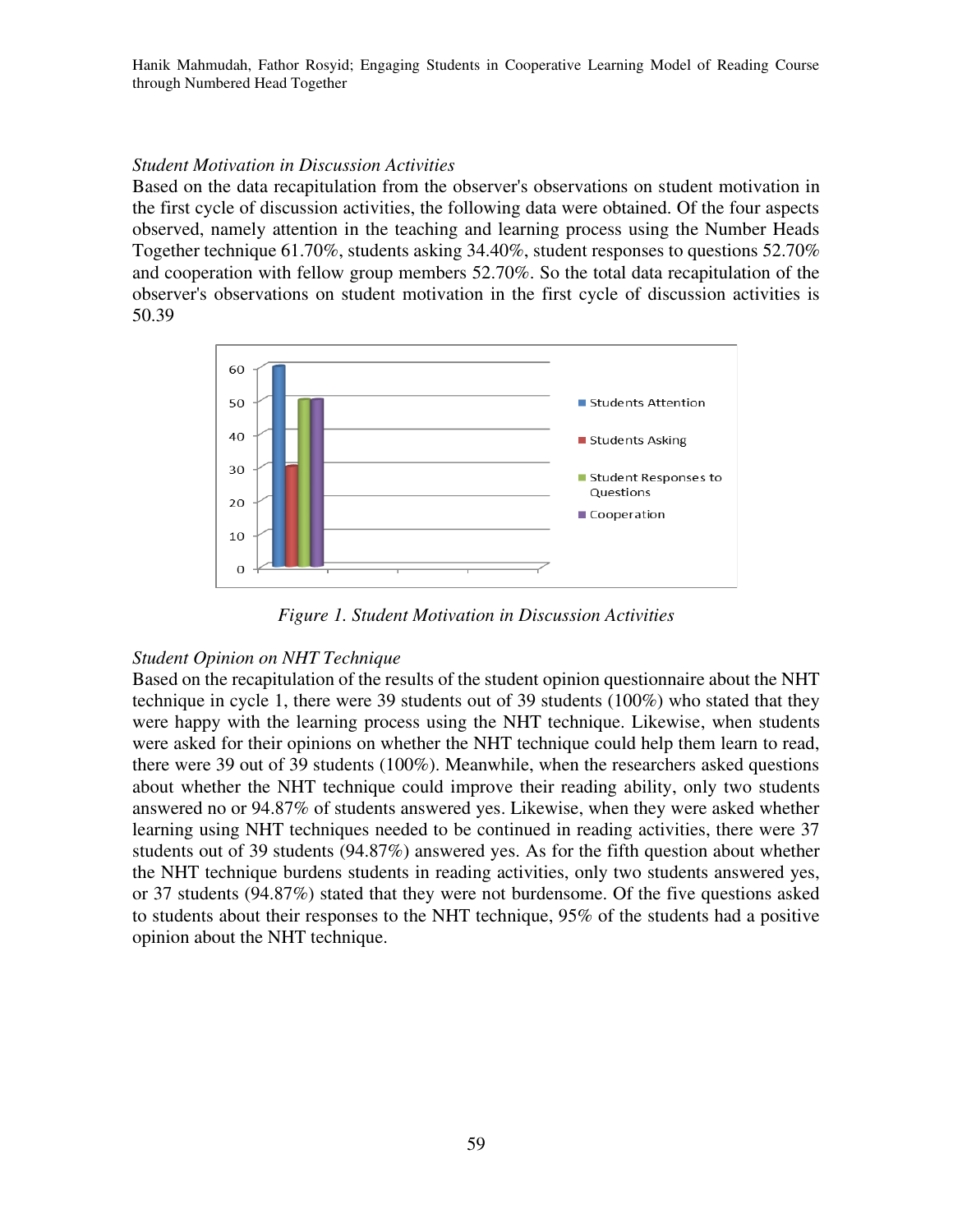

*Figure 2. Student opinion questionnaire about NHT* 

### *Findings in Cycle 2*

Based on the results of the field notes in cycle 2, the teacher's learning management went better. The teacher carries out all the results of reflection and the results of lesson plans for cycle 2.

#### *Management of Reading Learning with NHT Techniques*

Based on the recapitulation of observations on the management of reading learning. Overall showed an increase although some aspects decrease. In this case, the pre-reading activities in cycles 1 and 2 obtained the same value, namely 85.42%. For whilst-reading activities there was an increase from cycle 1 to cycle 2, from 85% to 93.75%. Post-reading activities also increased from cycle 1, which got a score of 60.42% to cycle two which got 82.29%. Likewise, with time management. In cycle 1, this aspect scored 62.50% while in cycle 2 this aspect reached a value of 87.50%. Teacher enthusiasm in cycle 1 got a score of 75% while in cycle 2, it increased by 25%. Likewise, with the enthusiasm of students. In cycle 1 it reached 81.25%. In cycle 2 it reached 100%.

### *Quiz Result of Cycle 2*

The better improvement of the average score of the first quiz on the second quiz was visible in the second cycle. The average score for the first quiz was 54.08 and the average score for the second quiz was 79.60. It meant an increase of 25.52% from the average value. However, some students whose grades remained the same in the first cycle. There were no students whose scores are worse than the second average score but overall, the average score of the students in the second cycle was better than the average value of the first cycle. Therefore, the results of the second cycle had met the desired success criteria.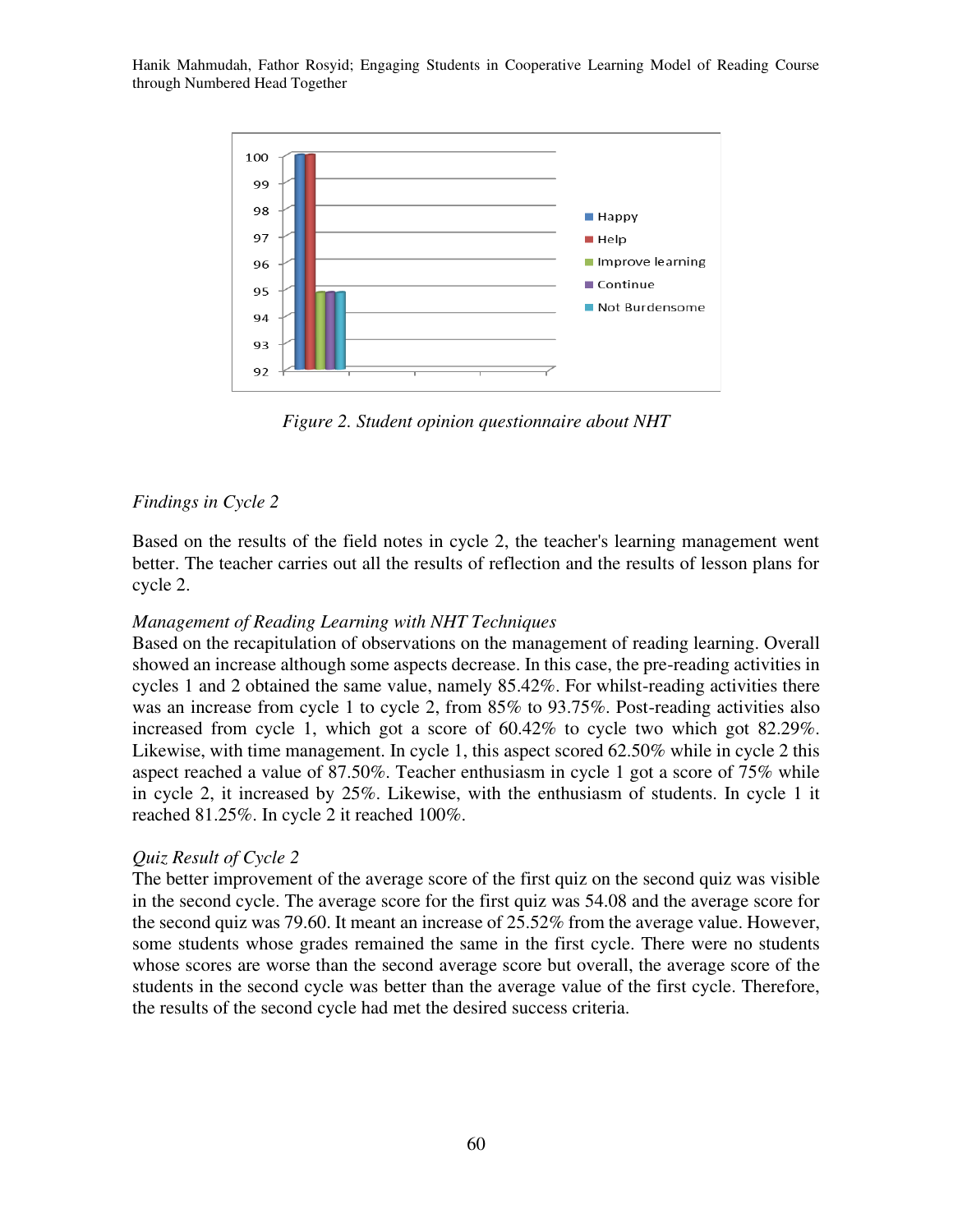#### *Student Motivation in Discussion Activities*

Based on the recapitulation of data from the observer's observations on student motivation in cycle 2 discussion activities, the following data were obtained. Of the 4 aspects observed, namely attention in the teaching and learning process using the NHT technique 62.50%, students ask 44.90%, student responses to questions 53.50% and cooperation with fellow group members 50.80%. So the total data recapitulation of the observer's observations on student motivation in the first cycle of discussion activities was 52.93%. It indicated that the criteria had been met.



*Figure 3. Student Motivation in Discussion Activities*

### *Student Opinion on NHT Technique*

Based on the recapitulation of the results of the student opinion questionnaire about the NHT technique in cycle 2, there were 39 students out of 39 students (100%) who stated that they were happy with the learning process using the NHT technique. Likewise, when students were asked for their opinions on whether the NHT technique could help them learn to read, there were 39 out of 39 students (100%). Meanwhile, when the researcher asked whether the NHT technique could improve their reading ability, all students or 100% of students answered yes. Meanwhile, when they were asked whether learning using NHT techniques should be continued in reading activities, there were 37 students out of 39 students (94.87%) answered yes or only 2 students (5.12%) answered no. As for the fifth question about whether the NHT technique burdens students in reading activities, only 2 students (5.12%) answered yes or the remaining 37 students (94.87%) stated that they were not burdensome. Of the five questions posed to students about their response to the NHT technique in cycle 2, there was an increase of 2.50% or 97.50% of students had a positive opinion about the NHT technique.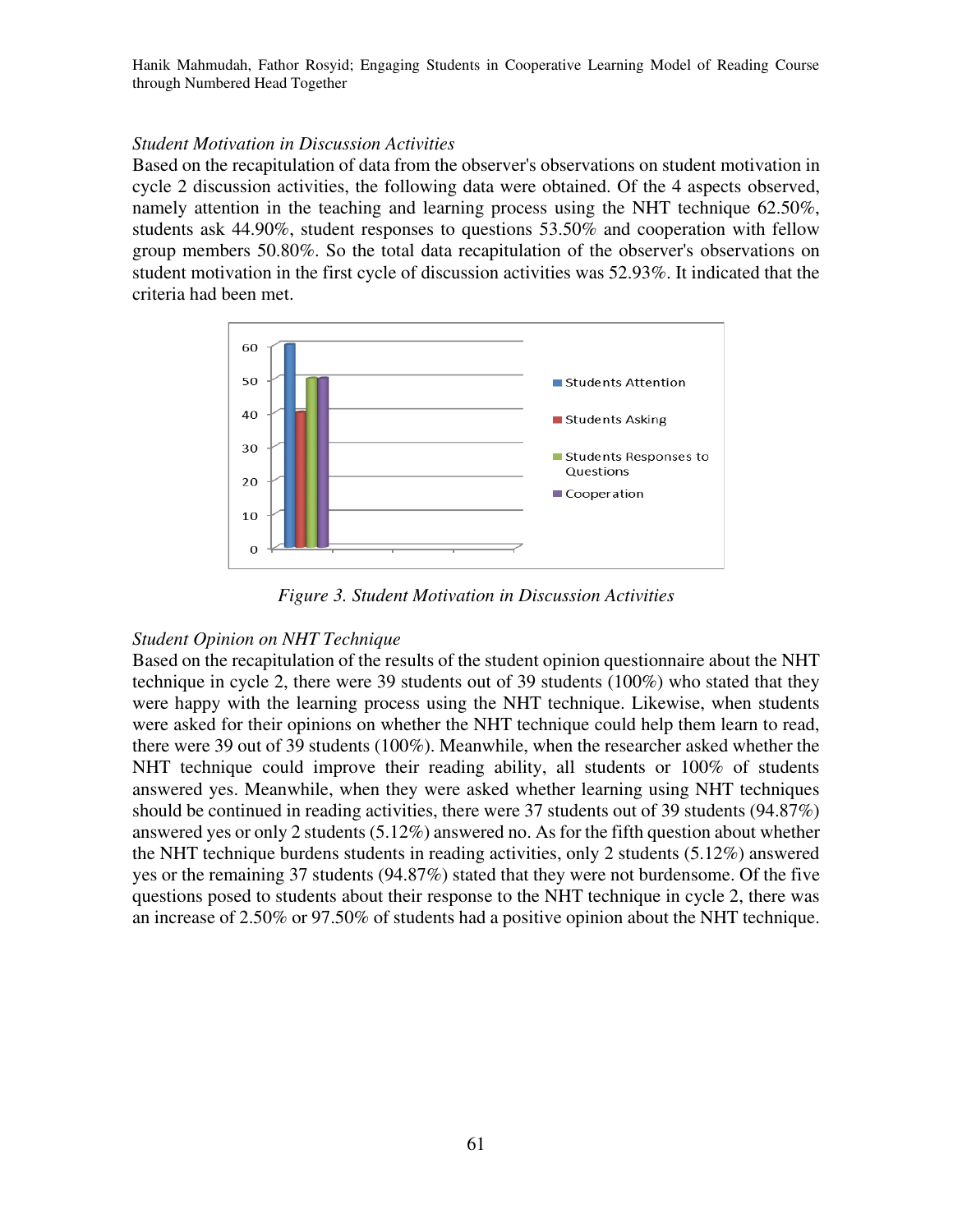

*Figure 4. Student opinion questionnaire about NHT* 

## *Discussion*

The NHT technique plays an essential role in most topics in language, physics, mathematics, history, and social science as one of Kagan's structures and a cooperative learning strategy. This is because of its distinctiveness, adaptability, and free content, which allows it to be used in various subjects. It is fun and game-like procedure stimulates the active participation of students in lessons. Besides, the principles he brings are beneficial in building social relations, making students in groups positively dependent on each other, one benefit for all members and all benefits for one group, each individual is responsible for his work, then cooperate and interact at the same time

All students can enjoy the learning process and class activities without feeling bored when NHT approaches are used. Before and after the activity, the classroom atmosphere and student attitudes are also different. The results of pre-treatment observations revealed that most students struggled to understand the reading text because the teacher conveyed the content without using any techniques. In other words, the teacher merely delivers the information depending on the reading text's instructions. As a result, students are unable to concentrate on their studies. Some grow drowsy, bored, lack confidence, and become passive at times. However, after being treated by the researcher, the students significantly improved their learning abilities.

When the researcher presented the learning rules using the NHT technique, some students were still confused, based on the results of learning activities in cycle 1. But that was only natural because the kids had never been taught with that manner by the teacher before. As a result, to attain a goal in the learning process, the researcher clarified the rules and provided examples to the students. As a result, most of the students were paying greater attention to the researcher's explanation at the time, and they were able to follow the lesson well. However, the researcher was still not satisfied because some students enjoy making jokes in groups. Other students may become less focused on their studies due to this. Meanwhile, the average score of students increased somewhat from the initial data to the first assessment,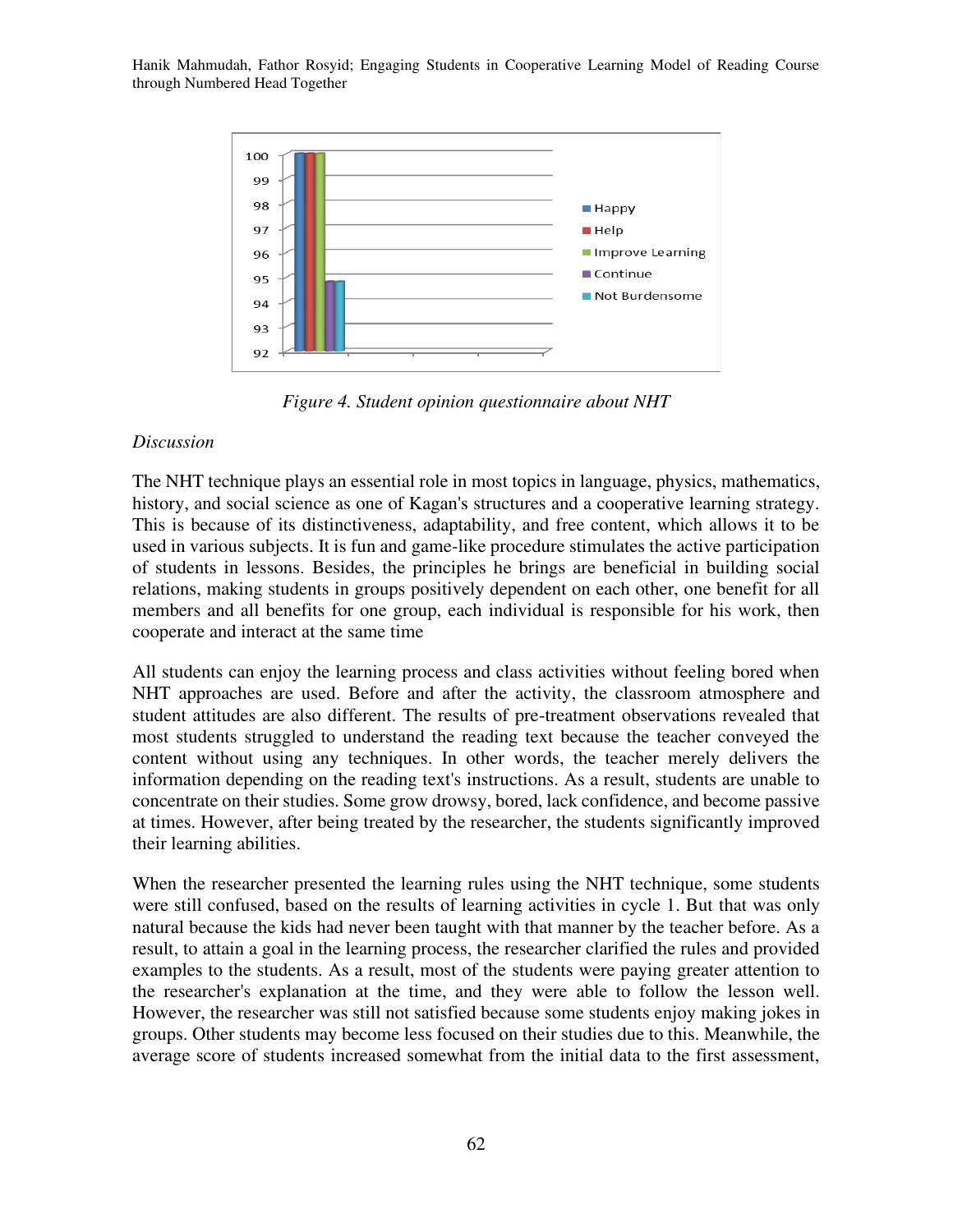according to the quiz findings. However, the average number was still below the criteria for success. As a result, the researcher chose to continue with cycle 2.

Students got more engaged in the learning process as the actions in cycle 2 were implemented. According to the reading material, they gained confidence in asking and answering questions from the researcher. They could also participate actively in group conversations. Students in each group shared their opinions with their peers before writing down the information they learned from the reading material. So that students could interpret the reading text literally and draw inferences based on what they had learned. This study also suggested that employing NHT benefits the majority of students with moderate and poor skills. This finding supported the claim (Harper & Maheady, 2007) that adopting peermediated strategies like NHT, students with learning difficulties gained as much as their peers and enhanced their academic performance.

Furthermore, from the results of the quizzes in the second cycle, the average score of students had a very clear increase. The average value obtained was already above the desired success criteria. The results were consistent with those of prior investigations. On social science competency tests, Maheady, Malette, Harper, and Sacca (in Kames and Collins, 1997) compared the impact of NHT on a whole-group questioning method with a group of thirdgraders who reported greater results using NHT. Then Kagan and Julie (2002) observed that fourth graders' reading scores rose and grew once the Kagan framework was introduced. Response Cards and NHT were compared to All-Group Q&A by Maheady, Michielli-pendl, Malette, and Harper (in Harper and Maheady, 2007). (WGQ&A). The results demonstrated that students' quiz scores were consistently higher using the answer card technique or NHT. Mele (in Kagan, 2007) also performed studies in high schools to teach chemistry using the Kagan structure. The findings of his research showed that applying the NHT technique improved the average grade of the class.

The results of research that researchers and previous research studies had carried out show that students' reading comprehension can be increased by using the NHT technique. So the researcher recommends that the NHT technique be very appropriate to improve students' reading abilities. Students may readily understand the reading text and help each other solve issues while employing the NHT technique. Furthermore, they can participate in actively and collaborate during the teaching and learning process. So that class activities run smoothly and the classroom environment becomes more active and enjoyable.

There are some limitations to this study. Although the NHT technique was demonstrated to improve the ability of class VIII students to learn to read based on the study results, these results do not ensure that they will have the same results when implemented at different levels. In addition, this NHT technique is effective and able to involve students in cooperative learning models in reading skills when learning is carried out offline, students and teachers interact directly. The results will be different if done online, because students and teachers cannot interact directly. Furthermore, the success of using the NHT technique cannot be separated from the research conducted in the first session of learning, namely in the morning. Children at this time, can concentrate fully, physically still fit, minds are still fresh. It is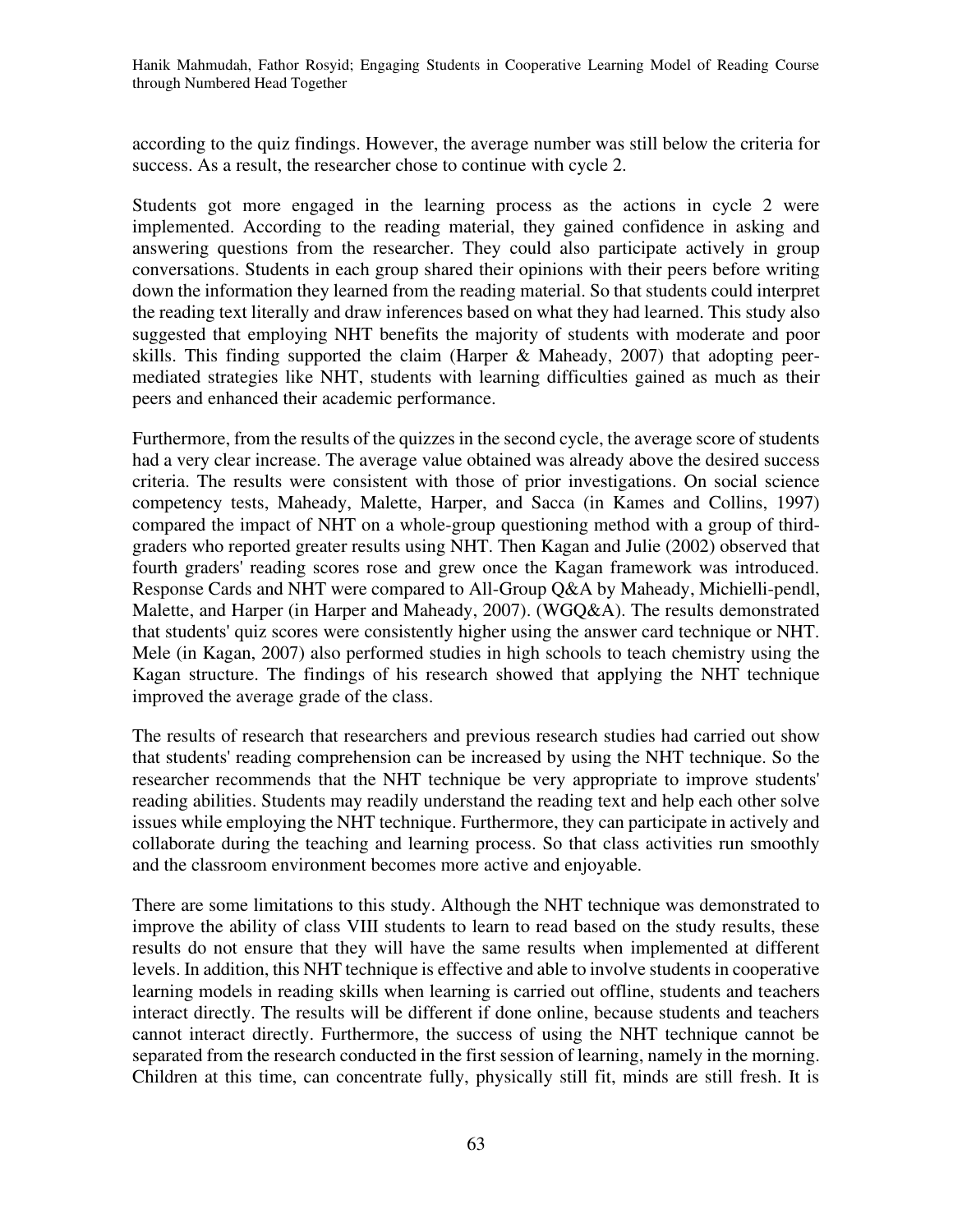different if this research is conducted in the second session during the day. Children are no longer able to concentrate fully, physically tired, their motivation has also decreased, this will affect their learning outcomes that cannot be maximized.

# **CONCLUSION**

After the NHT technique was implemented and developed through two cycles, it can be concluded that the NHT model has been proven to improve students' ability to understand reading texts. Furthermore, the NHT technique has been shown to promote cooperative learning and involve all students in the learning process. First and foremost, students' academic performance must be improved. Second, improve your desire to study. Finally, it encourages more favorable social conduct. Fourth, it denotes amusement and competition, particularly during the question-and-answer period. As a result, students will be more encouraged to learn and their learning outcomes will be better if they are happy to learn.

Based on the research findings and discussion, there are some suggestions for both English teachers and researchers. This accomplishment will not be realized if teachers do not have the desire to improve their teaching skills. English teachers should be able to transform their teaching mindset. Instructing entails showing up to class and teaching and preparing all the necessary tactics, media, and materials to instruct their students. When you have a desire to teach and are experiencing trouble with teaching preparation, even a simple approach like NHT can be beneficial. Teachers should, however, concentrate on the following aspects: how to create lesson plans, how to choose reading materials, how to group diverse students, how to pick students to answer questions in the answer check session, how to provide aids, and how to give students more time particularly for students with low academic achievement. Furthermore, to attain the desired results, teachers must consider the principles of NHT.

For other researchers, especially those interested in using the NHT technique in their research, it is suggested that they conduct classroom action research using this strategy in teaching reading in higher grades. It is also recommended that they conduct classroom action research on other language skills, such as listening and writing. Students can work together to answer questions based on recorded conversations and report responses utilizing NHT procedures in listening skills, for example. Next, students discuss how to construct simple sentences that are grammatically correct in writing skills. The students were then asked to report the phrases they had created using the NHT technique. It is also suggested that NHT techniques be combined with cooperative learning tactics in other courses such as mathematics, history, and science, which will be investigated further.

# **ACKNOWLEDGEMENT**

I am grateful to the headmaster of MTsN 1 Kediri, Drs. H. Moh. Maksun, M.Pd.I for the opportunity to conduct this research and all the English teachers for their support.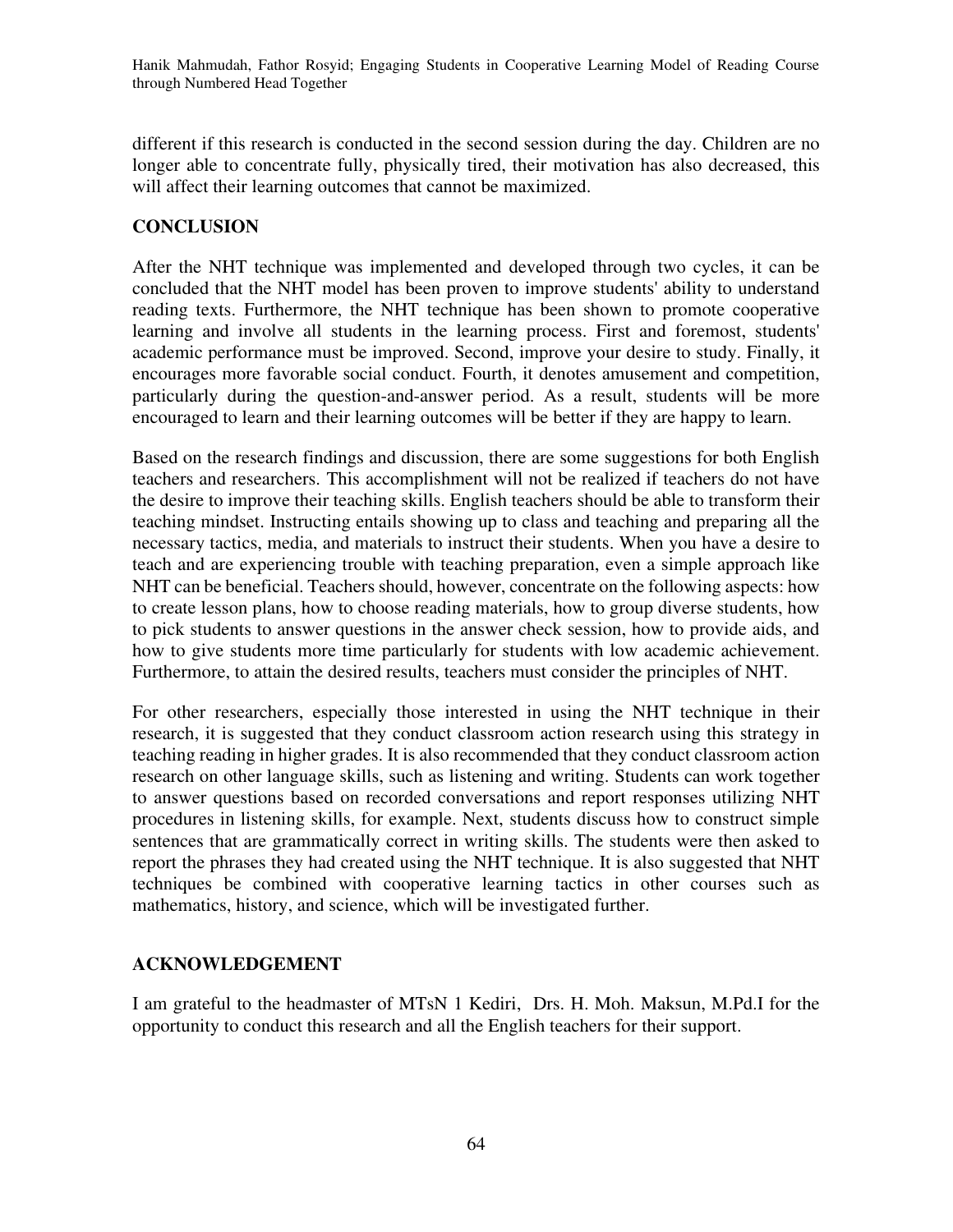#### **REFERENCES**

- Afriyeni, Y. (2020). Improving Students' Reading Comprehension by Using Numbered Head Together (NHT) Strategy in SD IT Fadilah Pekanbaru. *Journal of English Language Education, 5(1), 36-48.*
- Anita, Y. & Susanto, D. A. (2017). The teaching analysis of reading comprehension: a case of the eight grade students of SMP PGRI 01 Semarang. *ETERNAL (English Teaching Journal)*, *4*(1). https://doi.org/10.26877/eternal.v4i1.1942

Branger, J., & Lewis, J. (2001). *Building a Knowledge Base in Reading*. Newark:IRA.

Caturhani, S., Yufrizal, H., & Hasan, B. (2019). A Comparative Study Of Students'reading Comprehension Achievement Between Numbered Heads Together Technique And Predictive Reading Technique At The First Grade Of Sma Negeri 1 Gedong Tataan. *U-JET*, *8*(2).

Djiwandono, M. Soenardi. (1996). *Tes Bahasa Dalam Pengajaran*. Penerbit ITB

- Fauzi, A., Adyagarini, G., Imani, M. K., Yanti, T. S., Vadhila, U., & Hadi, S. (2020). The Use Of Numbered Heads Together To Improve The 10th Grade Students' Reading Comprehension Achievement At Man 2 Lamongan. *IJET (Indonesian Journal of English Teaching)*, *9*(1), 118-123.
- Harmer, J. (2001). *The Practice Of English Language Teaching*. London/New York, 401- 405.
- Herawati, T. (2019). Use Of Numbered Heads Together Technique To Improve Reading Comprehension Of Junior High School Students. *Borneo Journal of English Language Education, 1(2).*
- Kagan, S. (1986). *Cooperative Learning And Sociocultural Factors In Schooling. Beyond Language: Social And Cultural Factors In Schooling Language Minority Students*. *Sacramento* CA: California Department of Education.
- Kagan, S. (1992). *Cooperative learning.* Prentice-Hall.
- Liana, V. (2018). Improving Students'reading Comprehension By Using Numbered Heads Together (Nht) Technique. *Language and Education Journal, 3(1), 23-30.*
- Lie, A. (2003). *Cooperative learning: Mempraktekkan cooperative learning di ruangruang kelas.* Grasindo.
- Maheady, L., Michielli-Pendl, J., Harper, G. F., & Mallette, B. (2006). The effects of numbered heads together with and without an incentive package on the science test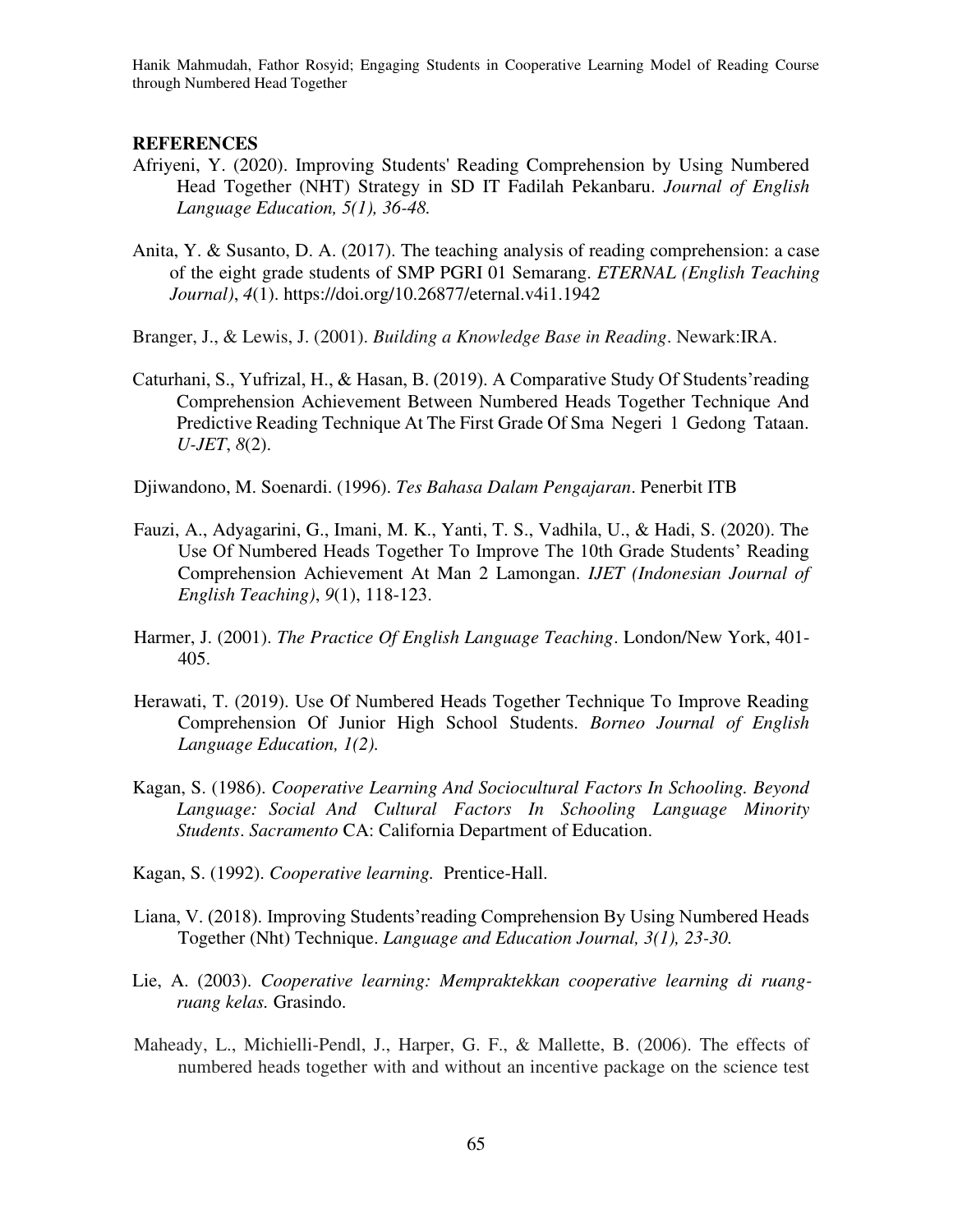performance of a diverse group of sixth graders. *Journal of behavioral education*, *15*(1), 24-38.

- Mirawati, I. G. A., & Mahendrayana, G. (2019). The Effect Of Numbered Heads Together Technique On The Tenth Grade Students'reading Comprehension At Sma N 2 Singaraja In Academic Year 2018/2019. *Jurnal Pendidikan Bahasa Inggris undiksha, 5(2).*
- Nasrul Miftahur Riza .(2020). Improving Students Reading Comprehension by Using Numbered Head Together for Eight B Grade At MTS Al Ma'Arif Singosari Malang*. Jurnal Penelitian, Pendidikan, dan Pembelajaran; 15(21)*
- Nelli, N., & Hartati, E. (2018). Improving Students' Reading Comprehension Through Cooperative Learning Strategies Using Numbered Heads Together. *JELE (Journal of English Language and Education), 4(1), 28-36.*
- Nur Affini, L., Setyorini, A., & Andris Susanto, D. (2019). A syllabus design to enhance vocabulary and reading skills in computer assisted language learning. *International Conference on Education and Technology ICETECH 2019.* http://eprints.upgris.ac.id/id/eprint/567
- Oulia, V. R. (2021). The Implementation of Numbered Head Together (NHT) in Improving Reading Comprehension Skill of The Eighth Grade Students of SMP Negeri 16 Banda Aceh. *English LAnguage Study and TEaching, 2(1), 7-12.*
- Piradnyani, D. A., & Sawitri, N. L. P. D. (2020). The Use Of Numbered Heads Together Technique With Picture To Improve Reading Comprehension Of The Tenth Grade Of Smkn 1 Mas Ubud 2019/2020. *Jurnal Bakti Saraswati (JBS): Media Publikasi Penelitian dan Penerapan Ipteks, 9(1), 10-21*.
- Rayanto, Y. H. (2017). Using Numbered Head Together to Improve The Student's Reading Comprehension in Narrative Text. *IOSR Journal of Research & Method in Education (IOSR-JRME), 7(2), 107-114.*
- Selong, Y. (2019). Improving Students'reading Comprehension Through The Use Of Numbered Head Together (NHT) Technique. *Journal of English Educational Study (JEES), 2(2), 78-86.*
- Smith, F. (2004). *Understanding Reading: A Psycholinguistic Analysis of Reading and Learning to Read*. Lawrence Erlbaum Associates.
- Wilanda, T. F., & Iman, J. N. (2018). The Use Of Numbered Head Together (Nht) Technique With Descriptive Text To Improve The Tenth Grade Students Reading Comprehension Of SMA Muhammadiyah 1 Palembang. *Global Expert: Jurnal Bahasa dan Sastra, 6(1).*